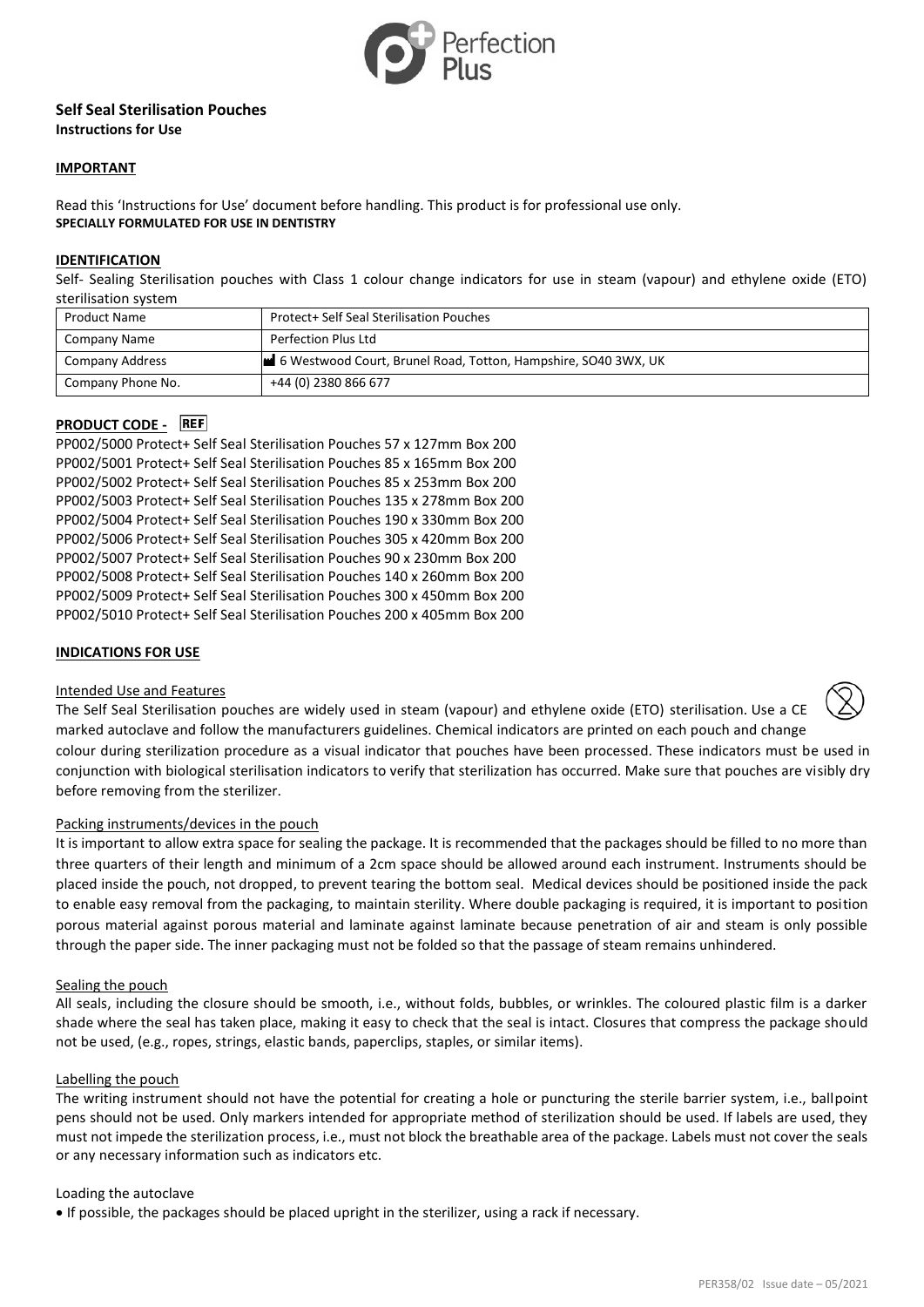

- If it is not possible to place the packages upright, they can be placed flat with porous material facing down.
- When loading multiple pouches, ensure the plastic side faces the paper side of the next pouch.
- The packages should not be folded, and they must not touch the chamber walls.
- The basket should not be packed too full, as the packages expand during the sterilization process and they must also be allowed to breathe freely.
- If a sterilization cycle must be repeated due to a malfunction or a cycle is aborted before completion, all pouches must be replaced and repacked prior to being placed into another sterilization cycle.

### Inspection

After sterilisation, the packages and products must be allowed to cool down before handling. Sterilization Pouches are marked with a symbol indicating the correct peeling direction top open the pouch. Check each pouch to ensure not damaged during the procedure, any damaged pouches should be discarded and the devices re-processed. Check that the ink has changed to the relevant colour (steam/ETO). Pouches should be clean and dry, if a pouch is wet the devices contained should not be considered sterile – place in a new pouch and re-process.

**Process indicators printed on the packaging help distinguish between products that have or have not been autoclaved, but do not provide evidence of sterilization**.



# Fibre-free opening and aseptic presentation

The seals on the upper corners of the packs should be unattached first. The package should then be opened by pulling the laminate away from the paper material slowly and evenly to prevent the fibres from breaking and thereby possibly causing contamination. When opening large and / or heavy packages they need to be supported by a table or a tray. Assistance may be needed to prevent any contamination of the packed instrument / instrument sets by accidentally touching the non-sterile outer surface of the packaging material. Double packaging ensures safe and sterile opening. The inner pack remains sterile even on its outside until it is removed.

# **Caution**

Should a serious incident in relation to the product occur, it should be reported to the manufacturer and the competent authority.

# **WARNING**

- 1. Check for damage before using.
- 2. Do not use past expiry date.
- 3. Do not use if the package damaged.
- 4. Only use with a CE marked steriliser and follow manufacturer's instructions.
- 5. Use in conjunction with biological indicators to confirm sterilisation has taken place.

#### **STORAGE and DISPOSAL**

Before use store in a cool, dry place. After use sterilization pouches can be incinerated without producing toxic emanations. Of course, any contaminated product must be eliminated using a specialised method. The paper and the PET can be recycled according to local guidelines



#### **BATCH CODE AND EXPIRY DATE**

See the print on the box. Do not use the product after this date.